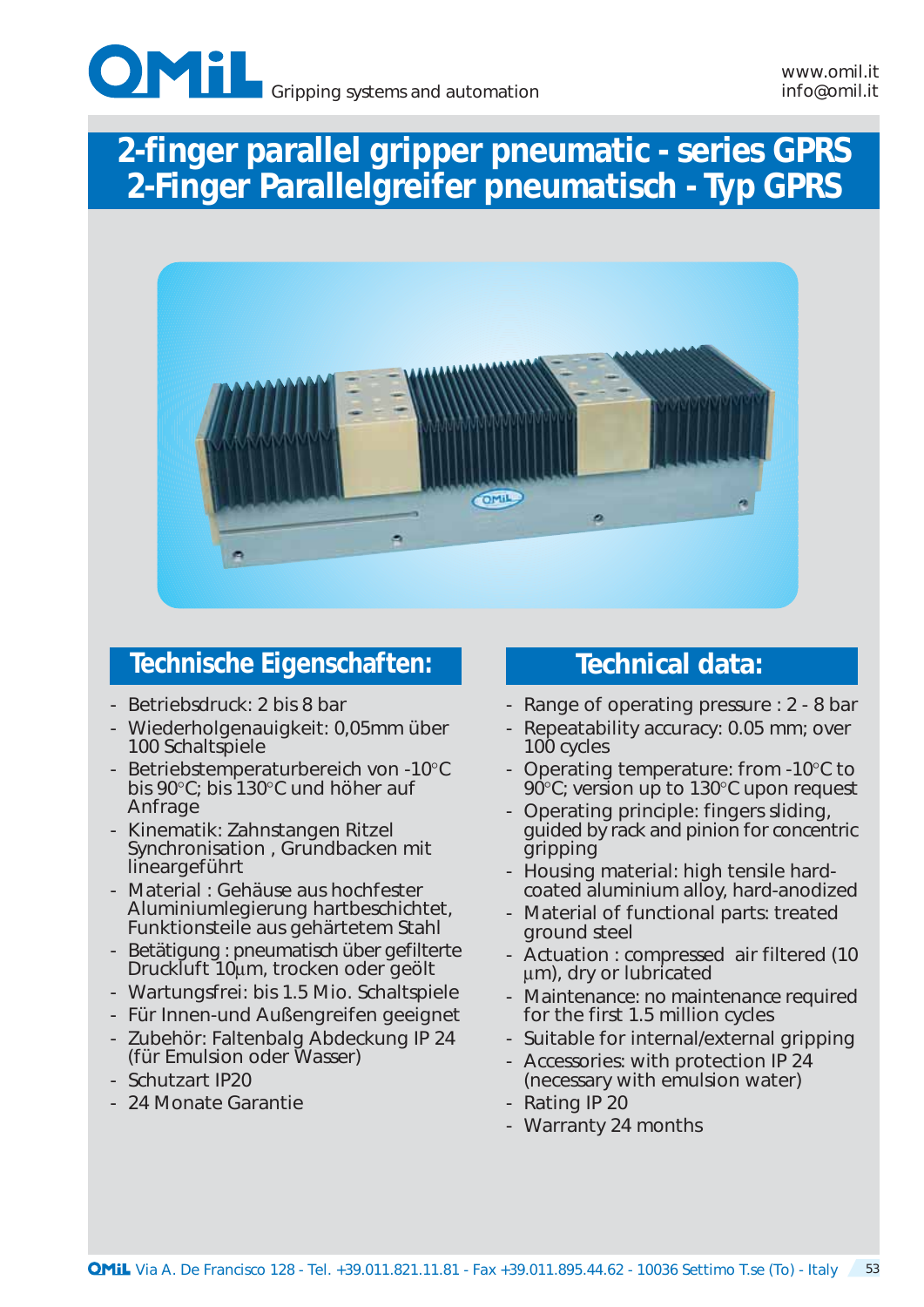## *2-finger parallel gripper pneumatic - series GPRS 2-Finger Parallelgreifer pneumatisch - Typ GPRS*





**Ordering example Bestellbeispiel** 

| <b>Type</b> | <b>Stroke for finger</b> | For version with protection indicate code S     |
|-------------|--------------------------|-------------------------------------------------|
| <b>Typ</b>  | <b>Hub pro Finger</b>    | <b>Für Version mit Faltenbalg Bezeichnung S</b> |
| GPRS 80     | 60                       |                                                 |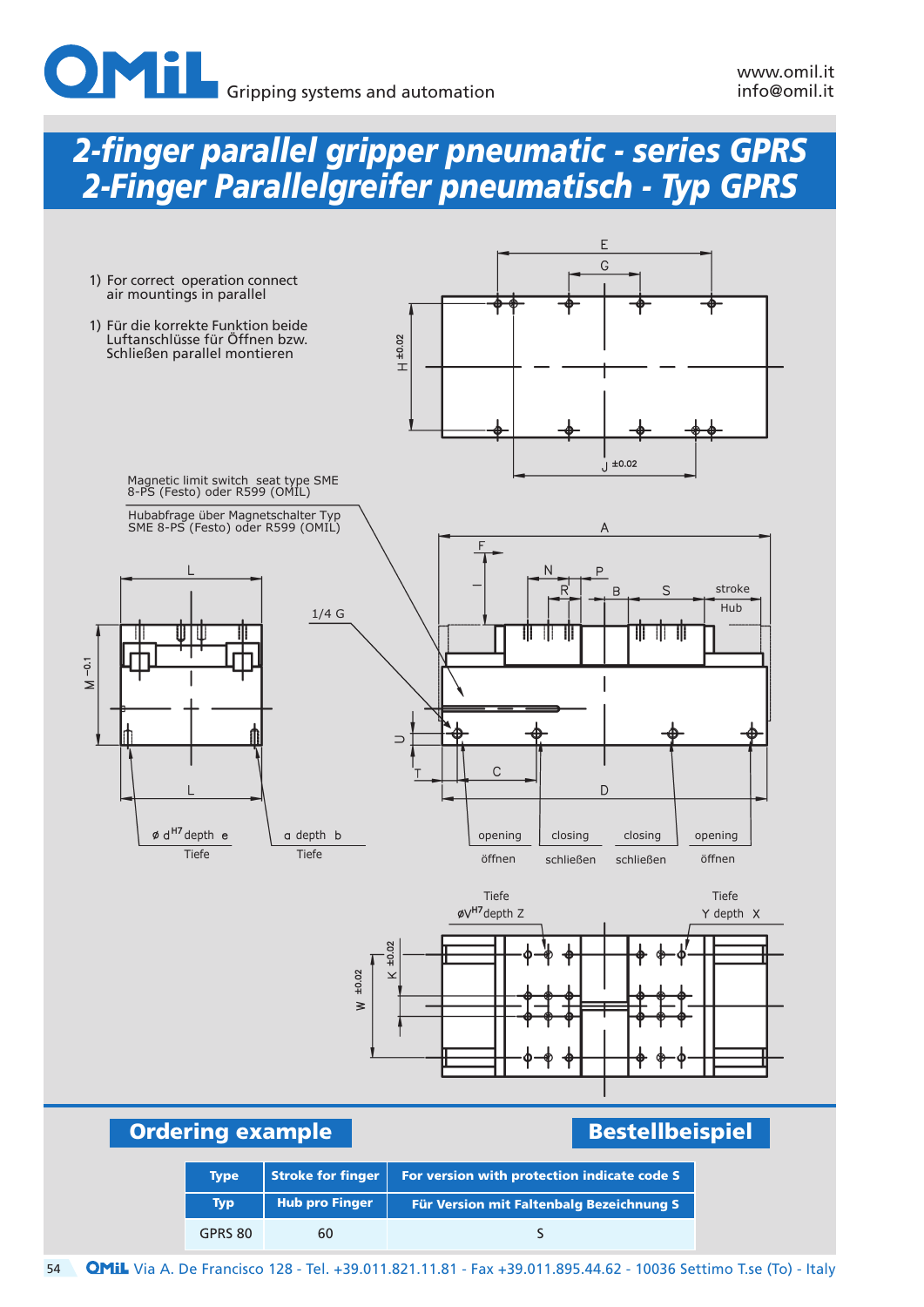

## *2-finger parallel gripper pneumatic - series GPRS 2-Finger Parallelgreifer pneumatisch - Typ GPRS*

| <b>Type</b><br><b>Typ</b> | E                                                                                                | G                      | н   | ŋ              |                 | M   | N    | P                       | R              | S  | T                                | U  | $\mathbf v$ | Z  | Y                                                              | $\boldsymbol{X}$ | W   | K  | a                                      | $\mathbf b$       | d                              |
|---------------------------|--------------------------------------------------------------------------------------------------|------------------------|-----|----------------|-----------------|-----|------|-------------------------|----------------|----|----------------------------------|----|-------------|----|----------------------------------------------------------------|------------------|-----|----|----------------------------------------|-------------------|--------------------------------|
| GPRS 60                   | 270                                                                                              | 90                     | 130 | 220            | 148             | 114 | 50   | 9                       | 34             | 86 | 17                               | 13 | 8           | 15 | M <sub>8</sub>                                                 | 15               | 104 | 24 | M <sub>8</sub>                         | 14                | 8                              |
| GPRS 80                   | 270                                                                                              | 90                     | 160 | 220            | 178             | 152 | 52   | 15                      | 41             | 96 | 18                               | 15 | 10          | 18 | M <sub>10</sub>                                                | 18               | 130 | 26 | M <sub>10</sub>                        | 18                | 10                             |
|                           | Recommended weight of part for transport (kg)<br>Gripping force at 6 bar (N)<br><b>Type</b><br>e |                        |     |                |                 |     |      |                         |                |    |                                  |    |             |    |                                                                |                  |     |    |                                        |                   |                                |
| <b>Typ</b>                |                                                                                                  | $\mathbf{e}$           | Ш   |                |                 |     |      | Greikraft bei 6 bar (N) |                |    |                                  |    |             |    |                                                                |                  |     |    | Max. empfohlenes Werkstückgewicht (kg) |                   |                                |
| GPRS 60                   |                                                                                                  | 14                     | 50  |                |                 |     | 2300 |                         |                |    |                                  |    |             |    |                                                                | 15               |     |    |                                        |                   |                                |
| GPRS 80                   |                                                                                                  | 15                     | 70  |                |                 |     | 5100 |                         |                |    |                                  |    |             |    |                                                                | 34               |     |    |                                        |                   |                                |
|                           |                                                                                                  | <b>Stroke for</b>      |     |                |                 |     |      |                         | <b>Gripper</b> |    | Approx. time (s)                 |    |             |    |                                                                |                  |     |    |                                        | <b>Max finger</b> |                                |
| <b>Type</b>               |                                                                                                  | finger (mm)            |     | $\overline{A}$ | B               | Ć   |      | weight (Kg)             |                |    | open                             |    | close       |    | <b>Air consumption for</b><br>double stroke (cm <sup>3</sup> ) |                  |     |    |                                        |                   | length /weight                 |
| <b>Typ</b>                |                                                                                                  | Hub pro<br>Finger (mm) |     | $\overline{A}$ | B               | Ć   | D    | Masse (Kg)              |                |    | <b>Schließzeit (s)</b><br>öffnen |    | schließen   |    | pro Doppelhub (cm <sup>3</sup> )                               | Luftverbrauch    |     |    |                                        |                   | Max. Fingerlänge<br>Eigenmasse |
|                           |                                                                                                  | 50                     |     | 368            | 30 <sub>2</sub> | 90  | 370  |                         | 17             |    | 0.55                             |    | 0.55        |    |                                                                | 470              |     |    |                                        |                   |                                |
| GPRS 60                   |                                                                                                  | 100                    |     | 468            | 30              | 140 | 470  |                         | 19             |    | 0.7                              |    | 0.7         |    |                                                                | 940              |     |    |                                        | 600/7.5           |                                |
|                           |                                                                                                  | 150                    |     | 668            | 40              | 190 | 600  |                         | 21             |    | 0.9                              |    | 0.9         |    |                                                                | 1410             |     |    |                                        |                   |                                |
|                           |                                                                                                  | 60                     |     | 404            | 30              | 105 | 420  |                         | 31             |    | 0.6                              |    | 0.6         |    |                                                                | 1180             |     |    |                                        |                   |                                |
|                           |                                                                                                  | 100                    |     | 484            | 30              | 145 | 520  |                         | 34             |    | 0.8                              |    | 0.8         |    |                                                                | 1940             |     |    |                                        |                   |                                |
| GPRS 80                   |                                                                                                  | 150                    |     | 680            | 40              | 195 | 650  |                         | 37             |    | $\overline{1}$                   |    |             |    |                                                                | 2900             |     |    |                                        | 900/12            |                                |

Transportable weight calculated with  $\mu = 0.1$  and fs = 2. With form-fit gripping the mass may be greater. The gripping force is the arithmetic sum of the individual forces created at the fingers at "I" mm at 6 bar Finger weight in Kg.

Empfehlung für max. Werkstückgewicht gerechnet mit  $\mu = 0.1$  fs = 2. Bei Formschluss sind größere Massen möglich. Die Greifkraft ist die arithmetische Summe der an den Greifbacken auftretenden Einzelkräfte im Abstand "l" in mm bei 6 bar. Eigenmasse in Kg

### **Force at 6 bar in N at I mm**